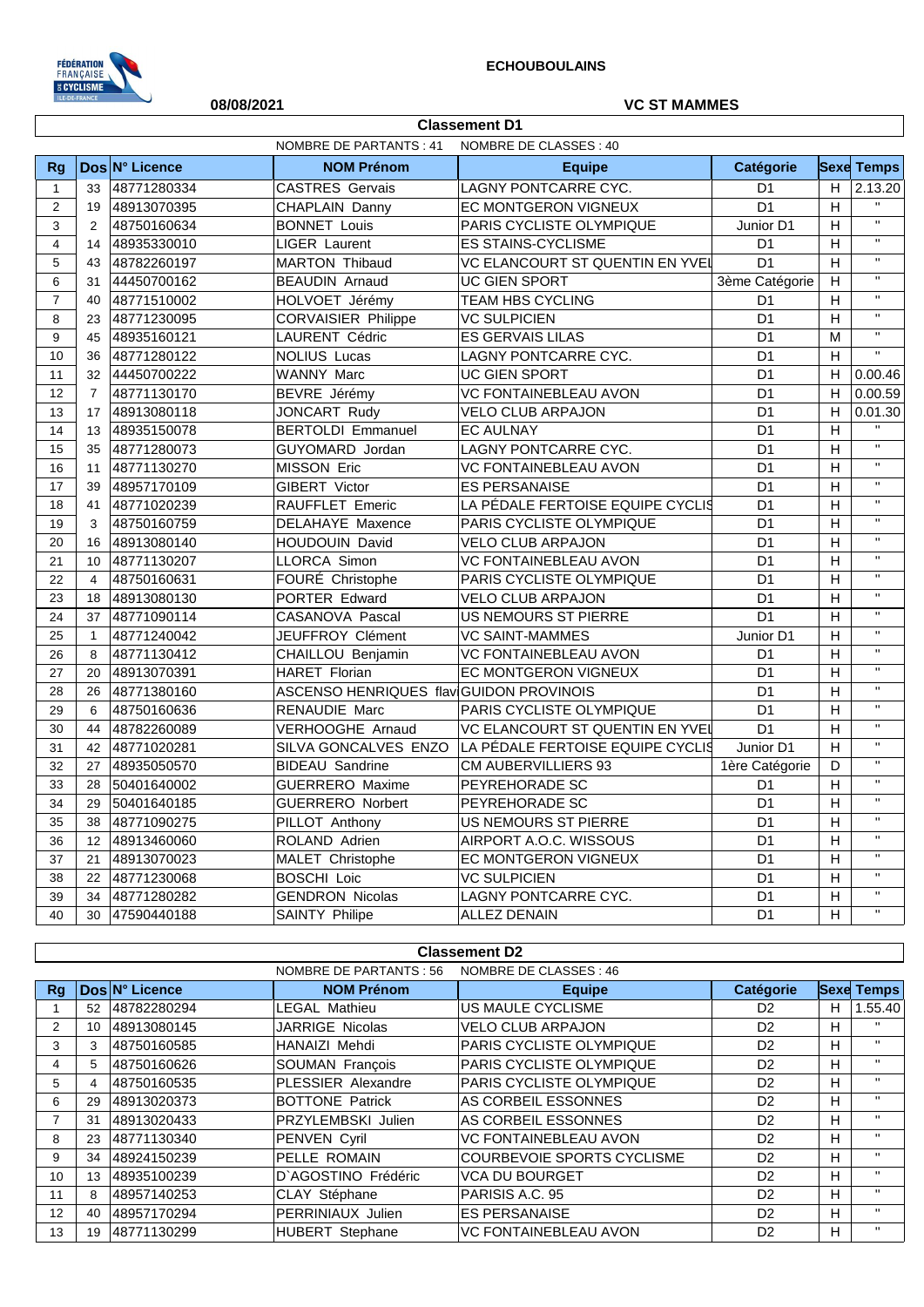| 14 | 6              | 48771520070 | <b>LEMEY Eric</b>            | <b>TEAM CYCLISTE BUSSY</b>   | D <sub>2</sub> |                         | $\mathbf{H}$ |
|----|----------------|-------------|------------------------------|------------------------------|----------------|-------------------------|--------------|
| 15 | 56             | 46100080438 | <b>GOUPY Tifany</b>          | <b>U.V.C.A TROYES</b>        | 2ème Catégorie |                         |              |
| 16 | $\overline{7}$ | 48957080555 | GARNIER Philippe             | ARGENTEUIL VAL DE SEINE 95   | D <sub>2</sub> |                         | $\mathbf{H}$ |
| 17 | 61             | 48771150019 | <b>RICHARD Olivier</b>       | TEAM PELTRAX - CSD           | D <sub>2</sub> | M                       | $\mathbf{H}$ |
| 18 | 33             | 43354170035 | <b>DUGUE MAXIME</b>          | <b>EC PAYS GUICHEN</b>       | D <sub>2</sub> | H                       | $\mathbf{H}$ |
| 19 | 63             | <b>CJ</b>   | <b>BROSSAULT Clément</b>     | CJ                           | D <sub>2</sub> | M                       | $\mathbf{H}$ |
| 20 | 55             | 48771230025 | JOUBERT Bruno                | <b>VC SULPICIEN</b>          | D <sub>1</sub> | H                       | $\mathbf{H}$ |
| 21 | 39             | 48957170190 | <b>COURTIADE</b> Jean Claude | <b>ES PERSANAISE</b>         | D <sub>2</sub> | H                       | $\mathbf{H}$ |
| 22 | 45             | 48771150256 | <b>GALVAING Damien</b>       | <b>TEAM PELTRAX - CSD</b>    | D <sub>2</sub> | H                       | $\mathbf{H}$ |
| 23 | 9              | 48946040479 | <b>BELBACHIR MEHDI</b>       | US CRETEIL                   | D <sub>2</sub> | H                       | $\mathbf{H}$ |
| 24 | 24             | 48771130359 | ROLLAND Yann                 | <b>VC FONTAINEBLEAU AVON</b> | D <sub>2</sub> | H                       | $\mathbf{H}$ |
| 25 | 44             | 48771280204 | <b>SPILERS Charbel</b>       | LAGNY PONTCARRE CYC.         | Junior D2      | H                       | $\mathbf{H}$ |
| 26 | 62             | 48924030033 | <b>CHAMAYOU Etienne</b>      | RUEIL A.C.                   | D <sub>2</sub> | M                       | $\mathbf{H}$ |
| 27 | 17             | 48771130064 | <b>BEAULIEU Patrick</b>      | <b>VC FONTAINEBLEAU AVON</b> | D <sub>2</sub> | H                       | $\mathbf{H}$ |
| 28 | 28             | 48913070394 | <b>LECART Thibaut</b>        | <b>EC MONTGERON VIGNEUX</b>  | D <sub>2</sub> | H                       | $\mathbf{H}$ |
| 29 | $\mathbf{1}$   | 48771240025 | JEUFFROY Michel              | <b>VC SAINT-MAMMES</b>       | D <sub>2</sub> | H                       | $\mathbf{H}$ |
| 30 | 53             | 48782280347 | MARCHAND Jérome              | US MAULE CYCLISME            | D <sub>2</sub> | H                       | $\mathbf{H}$ |
| 31 | 36             | 48771210125 | <b>BONTOUR Sébastien</b>     | <b>CC PONTHIERRY PRINGY</b>  | D <sub>2</sub> | H                       | $\mathbf{H}$ |
| 32 | 51             | 48957070041 | ALFRED Yoan                  | AS HERBLAY                   | D <sub>2</sub> | H                       | $\mathbf{H}$ |
| 33 | 38             | 44453590047 | SIGOT Roland                 | AMICALE DE NEUVILLE          | D <sub>2</sub> | H                       | $\mathbf{H}$ |
| 34 | 15             | 48935130326 | <b>GUYARD</b> Julien         | <b>USM GAGNY</b>             | D <sub>2</sub> | H                       | $\mathbf{H}$ |
| 35 | 41             | 44450790177 | <b>GOMEZ Thibaut</b>         | <b>VC PITHIVIERS</b>         | D <sub>2</sub> | H                       | $\mathbf{H}$ |
| 36 | 48             | 48771080013 | DELEURME Sébastien           | AS CHELLES                   | D <sub>2</sub> | H                       | $\mathbf{H}$ |
| 37 | 14             | 48935100165 | UHL Jérôme                   | <b>VCA DU BOURGET</b>        | D <sub>2</sub> | H                       | $\mathbf{H}$ |
| 38 | 35             | 48924150224 | RABOT Henri                  | COURBEVOIE SPORTS CYCLISME   | D <sub>2</sub> | H                       | $\mathbf{H}$ |
| 39 | 37             | 48771210018 | <b>VERNIER Arnaud</b>        | CC PONTHIERRY PRINGY         | D <sub>2</sub> | H                       | $\mathbf{H}$ |
| 40 | 27             | 48946080029 | KANCEL Stephan               | <b>TROPIKANA</b>             | D <sub>2</sub> | H                       | $\mathbf{H}$ |
| 41 | 59             | 48946150051 | GROS Stéphanie               | <b>VC VINCENNES</b>          | D <sub>1</sub> | D                       | $\mathbf{H}$ |
| 42 | 49             | 48771080061 | <b>HUET Julien</b>           | AS CHELLES                   | D <sub>2</sub> | H                       | $\mathbf{H}$ |
| 43 | 58             | 48771630007 | RIVOIRE Alban                | TEAM ALLCYCLES VAL D`EUROPE  | D <sub>2</sub> | H                       | $\mathbf{H}$ |
| 44 | 57             | 48771630029 | <b>BOUKIR Rachid</b>         | TEAM ALLCYCLES VAL D'EUROPE  | D <sub>2</sub> | H                       | $\mathbf{H}$ |
| 45 | 42             | 44450790172 | <b>POLIGNY Lucas</b>         | <b>VC PITHIVIERS</b>         | D <sub>2</sub> | $\overline{\mathsf{H}}$ | $\mathbf{H}$ |
| 46 | 18             | 48771130094 | <b>CHAUSSE Nicolas</b>       | VC FONTAINEBLEAU AVON        | D <sub>2</sub> | H                       | $\mathbf{H}$ |

## **Classement D3**

| Dos N° Licence<br><b>NOM Prénom</b><br>Catégorie<br><b>Sexe Temps</b><br>Rq<br><b>Equipe</b><br>46510410265<br><b>BOULE Laurent</b><br>Cyclo 51<br>D <sub>3</sub><br>29<br>м<br>1<br>2<br><b>VC FONTAINEBLEAU AVON</b><br>D <sub>3</sub><br>48771130274<br><b>JULLY Patrick</b><br>н<br>19<br>3<br><b>ATRIDE Edie</b><br>VCA DU BOURGET<br>D <sub>3</sub><br>H.<br>48935100182<br>27<br>$\mathbf{u}$<br>H<br><b>CAMBRAYE Michel</b><br>TEAM CYCLISTE BUSSY<br>D <sub>3</sub><br>$\overline{4}$<br>48771520020<br>6<br>$\mathbf{H}$<br>H<br>5<br><b>ALVES Alain</b><br>AVENIR DU VAL DE MARNE<br>D <sub>3</sub><br>48946090007<br>21<br>$\mathbf{H}$<br>6<br>CC SAINT PIERRE DU PERRAY<br>D <sub>3</sub><br>H<br>48913480003<br><b>TISSIER Thierry</b><br>16<br>$\mathbf{H}$<br>H<br>D <sub>3</sub><br>$\overline{7}$<br>LOYER Stéphane<br>VC SULPICIEN<br>26<br>48771230073<br>$\mathbf{H}$<br>VELO CLUB DU SENONAIS<br>D <sub>3</sub><br>н<br>8<br>POSENATO Claude<br>42891050266<br>4<br>$\mathbf{H}$<br><b>VILELA Olivier</b><br>AS CORBEIL ESSONNES<br>H<br>9<br>48913020435<br>D <sub>3</sub><br>5<br>10<br>D <sub>3</sub><br>H<br>48946080019<br>ZONZON Thedy<br><b>TROPIKANA</b><br>11<br>$\mathbf{H}$<br>H<br><b>ISMAR Gilbert</b><br><b>TROPIKANA</b><br>D <sub>3</sub><br>11<br>48946080013<br>10 <sup>1</sup><br>$\mathbf{H}$<br>н<br>D <sub>3</sub><br>12<br>48946080024<br>DORANGES Omer Jacky<br><b>TROPIKANA</b><br>9<br>$\mathbf{H}$<br>н<br><b>ATTOUMANI Assadi</b><br><b>VELO CLUB ARPAJON</b><br>D <sub>3</sub><br>13<br>3<br>48913080144<br>$\mathbf{H}$<br>н<br>TEAM CYCLISTE BUSSY<br>D <sub>3</sub><br>14<br>48771520074<br><b>ZANN</b> Jean Yves<br>$\overline{7}$<br>$\mathbf{H}$<br>H<br>D <sub>3</sub><br><b>MARTORELL Laurent</b><br>USM GAGNY<br>15<br>13<br>48935130324<br>$\mathbf{H}$<br>D <sub>3</sub><br>н<br>16<br>48924030008<br><b>BULTIEAU</b> Jean Pierre<br>RUEIL A.C.<br>14<br>$\mathbf{H}$<br><b>TOURTE Philippe</b><br>VC FONTAINEBLEAU AVON<br>н<br>48771130116<br>D <sub>3</sub><br>17<br>20<br>$\mathbf{H}$<br>н<br><b>HALBOUT Franck</b><br>D <sub>3</sub><br>18<br>23<br>48771150160<br>TEAM PELTRAX - CSD<br>$\mathbf{H}$<br>PRETS Jean Luc<br>EC VELIZY 78<br>D <sub>3</sub><br>19<br>48782160123<br>M<br>30<br>$\mathbf{H}$<br>TARDIVEAU Daniel<br>VC SAINT-MAMMES<br>D <sub>3</sub><br>н<br>48771240004<br>20<br>$\mathbf{H}$<br>н<br>DEVILLERS Stéphane<br>US ALFORTVILLE CYCLISME<br>D <sub>3</sub><br>48946070071<br>21<br>12<br>$\mathbf{H}$<br>н<br>DA SILVA Amarilio<br><b>VC FONTAINEBLEAU AVON</b><br>D <sub>3</sub><br>22<br>48771130020<br>17<br>$\mathbf{H}$<br>D <sub>3</sub><br>н<br>48771130107<br><b>GONZO</b> Jean Philippe<br>VC FONTAINEBLEAU AVON<br>23<br>18<br>$\mathbf{H}$<br>D <sub>3</sub><br>н<br>48913260101<br><b>LEROY</b> Jean Marc<br><b>AC ORSAY</b><br>24<br>28<br>$\mathbf{H}$<br><b>US NEMOURS ST PIERRE</b><br>н<br>PILLOT Michel<br>D <sub>3</sub><br>25<br>48771090300<br>25<br>$\mathbf{H}$<br><b>CJ</b><br>26<br>31<br><b>MOMON Tristan</b><br>CJ ufolep<br>D <sub>3</sub><br>M | NOMBRE DE PARTANTS : 28<br>NOMBRE DE CLASSES : 26 |  |  |  |  |  |         |  |
|----------------------------------------------------------------------------------------------------------------------------------------------------------------------------------------------------------------------------------------------------------------------------------------------------------------------------------------------------------------------------------------------------------------------------------------------------------------------------------------------------------------------------------------------------------------------------------------------------------------------------------------------------------------------------------------------------------------------------------------------------------------------------------------------------------------------------------------------------------------------------------------------------------------------------------------------------------------------------------------------------------------------------------------------------------------------------------------------------------------------------------------------------------------------------------------------------------------------------------------------------------------------------------------------------------------------------------------------------------------------------------------------------------------------------------------------------------------------------------------------------------------------------------------------------------------------------------------------------------------------------------------------------------------------------------------------------------------------------------------------------------------------------------------------------------------------------------------------------------------------------------------------------------------------------------------------------------------------------------------------------------------------------------------------------------------------------------------------------------------------------------------------------------------------------------------------------------------------------------------------------------------------------------------------------------------------------------------------------------------------------------------------------------------------------------------------------------------------------------------------------------------------------------------------------------------------------------------------------------------------------------------------------------------------------------------------------------------------------------------------------------------------------------------------------------------------------------------------------------------------------------------------------------------------------------------------------------------------------------------------------------------------------------------------------------------------------|---------------------------------------------------|--|--|--|--|--|---------|--|
|                                                                                                                                                                                                                                                                                                                                                                                                                                                                                                                                                                                                                                                                                                                                                                                                                                                                                                                                                                                                                                                                                                                                                                                                                                                                                                                                                                                                                                                                                                                                                                                                                                                                                                                                                                                                                                                                                                                                                                                                                                                                                                                                                                                                                                                                                                                                                                                                                                                                                                                                                                                                                                                                                                                                                                                                                                                                                                                                                                                                                                                                            |                                                   |  |  |  |  |  |         |  |
|                                                                                                                                                                                                                                                                                                                                                                                                                                                                                                                                                                                                                                                                                                                                                                                                                                                                                                                                                                                                                                                                                                                                                                                                                                                                                                                                                                                                                                                                                                                                                                                                                                                                                                                                                                                                                                                                                                                                                                                                                                                                                                                                                                                                                                                                                                                                                                                                                                                                                                                                                                                                                                                                                                                                                                                                                                                                                                                                                                                                                                                                            |                                                   |  |  |  |  |  | 1.58.35 |  |
|                                                                                                                                                                                                                                                                                                                                                                                                                                                                                                                                                                                                                                                                                                                                                                                                                                                                                                                                                                                                                                                                                                                                                                                                                                                                                                                                                                                                                                                                                                                                                                                                                                                                                                                                                                                                                                                                                                                                                                                                                                                                                                                                                                                                                                                                                                                                                                                                                                                                                                                                                                                                                                                                                                                                                                                                                                                                                                                                                                                                                                                                            |                                                   |  |  |  |  |  | 0.00.10 |  |
|                                                                                                                                                                                                                                                                                                                                                                                                                                                                                                                                                                                                                                                                                                                                                                                                                                                                                                                                                                                                                                                                                                                                                                                                                                                                                                                                                                                                                                                                                                                                                                                                                                                                                                                                                                                                                                                                                                                                                                                                                                                                                                                                                                                                                                                                                                                                                                                                                                                                                                                                                                                                                                                                                                                                                                                                                                                                                                                                                                                                                                                                            |                                                   |  |  |  |  |  | 0.02.50 |  |
|                                                                                                                                                                                                                                                                                                                                                                                                                                                                                                                                                                                                                                                                                                                                                                                                                                                                                                                                                                                                                                                                                                                                                                                                                                                                                                                                                                                                                                                                                                                                                                                                                                                                                                                                                                                                                                                                                                                                                                                                                                                                                                                                                                                                                                                                                                                                                                                                                                                                                                                                                                                                                                                                                                                                                                                                                                                                                                                                                                                                                                                                            |                                                   |  |  |  |  |  |         |  |
|                                                                                                                                                                                                                                                                                                                                                                                                                                                                                                                                                                                                                                                                                                                                                                                                                                                                                                                                                                                                                                                                                                                                                                                                                                                                                                                                                                                                                                                                                                                                                                                                                                                                                                                                                                                                                                                                                                                                                                                                                                                                                                                                                                                                                                                                                                                                                                                                                                                                                                                                                                                                                                                                                                                                                                                                                                                                                                                                                                                                                                                                            |                                                   |  |  |  |  |  |         |  |
|                                                                                                                                                                                                                                                                                                                                                                                                                                                                                                                                                                                                                                                                                                                                                                                                                                                                                                                                                                                                                                                                                                                                                                                                                                                                                                                                                                                                                                                                                                                                                                                                                                                                                                                                                                                                                                                                                                                                                                                                                                                                                                                                                                                                                                                                                                                                                                                                                                                                                                                                                                                                                                                                                                                                                                                                                                                                                                                                                                                                                                                                            |                                                   |  |  |  |  |  |         |  |
|                                                                                                                                                                                                                                                                                                                                                                                                                                                                                                                                                                                                                                                                                                                                                                                                                                                                                                                                                                                                                                                                                                                                                                                                                                                                                                                                                                                                                                                                                                                                                                                                                                                                                                                                                                                                                                                                                                                                                                                                                                                                                                                                                                                                                                                                                                                                                                                                                                                                                                                                                                                                                                                                                                                                                                                                                                                                                                                                                                                                                                                                            |                                                   |  |  |  |  |  |         |  |
|                                                                                                                                                                                                                                                                                                                                                                                                                                                                                                                                                                                                                                                                                                                                                                                                                                                                                                                                                                                                                                                                                                                                                                                                                                                                                                                                                                                                                                                                                                                                                                                                                                                                                                                                                                                                                                                                                                                                                                                                                                                                                                                                                                                                                                                                                                                                                                                                                                                                                                                                                                                                                                                                                                                                                                                                                                                                                                                                                                                                                                                                            |                                                   |  |  |  |  |  |         |  |
|                                                                                                                                                                                                                                                                                                                                                                                                                                                                                                                                                                                                                                                                                                                                                                                                                                                                                                                                                                                                                                                                                                                                                                                                                                                                                                                                                                                                                                                                                                                                                                                                                                                                                                                                                                                                                                                                                                                                                                                                                                                                                                                                                                                                                                                                                                                                                                                                                                                                                                                                                                                                                                                                                                                                                                                                                                                                                                                                                                                                                                                                            |                                                   |  |  |  |  |  |         |  |
|                                                                                                                                                                                                                                                                                                                                                                                                                                                                                                                                                                                                                                                                                                                                                                                                                                                                                                                                                                                                                                                                                                                                                                                                                                                                                                                                                                                                                                                                                                                                                                                                                                                                                                                                                                                                                                                                                                                                                                                                                                                                                                                                                                                                                                                                                                                                                                                                                                                                                                                                                                                                                                                                                                                                                                                                                                                                                                                                                                                                                                                                            |                                                   |  |  |  |  |  | 0.07.43 |  |
|                                                                                                                                                                                                                                                                                                                                                                                                                                                                                                                                                                                                                                                                                                                                                                                                                                                                                                                                                                                                                                                                                                                                                                                                                                                                                                                                                                                                                                                                                                                                                                                                                                                                                                                                                                                                                                                                                                                                                                                                                                                                                                                                                                                                                                                                                                                                                                                                                                                                                                                                                                                                                                                                                                                                                                                                                                                                                                                                                                                                                                                                            |                                                   |  |  |  |  |  |         |  |
|                                                                                                                                                                                                                                                                                                                                                                                                                                                                                                                                                                                                                                                                                                                                                                                                                                                                                                                                                                                                                                                                                                                                                                                                                                                                                                                                                                                                                                                                                                                                                                                                                                                                                                                                                                                                                                                                                                                                                                                                                                                                                                                                                                                                                                                                                                                                                                                                                                                                                                                                                                                                                                                                                                                                                                                                                                                                                                                                                                                                                                                                            |                                                   |  |  |  |  |  |         |  |
|                                                                                                                                                                                                                                                                                                                                                                                                                                                                                                                                                                                                                                                                                                                                                                                                                                                                                                                                                                                                                                                                                                                                                                                                                                                                                                                                                                                                                                                                                                                                                                                                                                                                                                                                                                                                                                                                                                                                                                                                                                                                                                                                                                                                                                                                                                                                                                                                                                                                                                                                                                                                                                                                                                                                                                                                                                                                                                                                                                                                                                                                            |                                                   |  |  |  |  |  |         |  |
|                                                                                                                                                                                                                                                                                                                                                                                                                                                                                                                                                                                                                                                                                                                                                                                                                                                                                                                                                                                                                                                                                                                                                                                                                                                                                                                                                                                                                                                                                                                                                                                                                                                                                                                                                                                                                                                                                                                                                                                                                                                                                                                                                                                                                                                                                                                                                                                                                                                                                                                                                                                                                                                                                                                                                                                                                                                                                                                                                                                                                                                                            |                                                   |  |  |  |  |  |         |  |
|                                                                                                                                                                                                                                                                                                                                                                                                                                                                                                                                                                                                                                                                                                                                                                                                                                                                                                                                                                                                                                                                                                                                                                                                                                                                                                                                                                                                                                                                                                                                                                                                                                                                                                                                                                                                                                                                                                                                                                                                                                                                                                                                                                                                                                                                                                                                                                                                                                                                                                                                                                                                                                                                                                                                                                                                                                                                                                                                                                                                                                                                            |                                                   |  |  |  |  |  |         |  |
|                                                                                                                                                                                                                                                                                                                                                                                                                                                                                                                                                                                                                                                                                                                                                                                                                                                                                                                                                                                                                                                                                                                                                                                                                                                                                                                                                                                                                                                                                                                                                                                                                                                                                                                                                                                                                                                                                                                                                                                                                                                                                                                                                                                                                                                                                                                                                                                                                                                                                                                                                                                                                                                                                                                                                                                                                                                                                                                                                                                                                                                                            |                                                   |  |  |  |  |  |         |  |
|                                                                                                                                                                                                                                                                                                                                                                                                                                                                                                                                                                                                                                                                                                                                                                                                                                                                                                                                                                                                                                                                                                                                                                                                                                                                                                                                                                                                                                                                                                                                                                                                                                                                                                                                                                                                                                                                                                                                                                                                                                                                                                                                                                                                                                                                                                                                                                                                                                                                                                                                                                                                                                                                                                                                                                                                                                                                                                                                                                                                                                                                            |                                                   |  |  |  |  |  |         |  |
|                                                                                                                                                                                                                                                                                                                                                                                                                                                                                                                                                                                                                                                                                                                                                                                                                                                                                                                                                                                                                                                                                                                                                                                                                                                                                                                                                                                                                                                                                                                                                                                                                                                                                                                                                                                                                                                                                                                                                                                                                                                                                                                                                                                                                                                                                                                                                                                                                                                                                                                                                                                                                                                                                                                                                                                                                                                                                                                                                                                                                                                                            |                                                   |  |  |  |  |  |         |  |
|                                                                                                                                                                                                                                                                                                                                                                                                                                                                                                                                                                                                                                                                                                                                                                                                                                                                                                                                                                                                                                                                                                                                                                                                                                                                                                                                                                                                                                                                                                                                                                                                                                                                                                                                                                                                                                                                                                                                                                                                                                                                                                                                                                                                                                                                                                                                                                                                                                                                                                                                                                                                                                                                                                                                                                                                                                                                                                                                                                                                                                                                            |                                                   |  |  |  |  |  |         |  |
|                                                                                                                                                                                                                                                                                                                                                                                                                                                                                                                                                                                                                                                                                                                                                                                                                                                                                                                                                                                                                                                                                                                                                                                                                                                                                                                                                                                                                                                                                                                                                                                                                                                                                                                                                                                                                                                                                                                                                                                                                                                                                                                                                                                                                                                                                                                                                                                                                                                                                                                                                                                                                                                                                                                                                                                                                                                                                                                                                                                                                                                                            |                                                   |  |  |  |  |  |         |  |
|                                                                                                                                                                                                                                                                                                                                                                                                                                                                                                                                                                                                                                                                                                                                                                                                                                                                                                                                                                                                                                                                                                                                                                                                                                                                                                                                                                                                                                                                                                                                                                                                                                                                                                                                                                                                                                                                                                                                                                                                                                                                                                                                                                                                                                                                                                                                                                                                                                                                                                                                                                                                                                                                                                                                                                                                                                                                                                                                                                                                                                                                            |                                                   |  |  |  |  |  |         |  |
|                                                                                                                                                                                                                                                                                                                                                                                                                                                                                                                                                                                                                                                                                                                                                                                                                                                                                                                                                                                                                                                                                                                                                                                                                                                                                                                                                                                                                                                                                                                                                                                                                                                                                                                                                                                                                                                                                                                                                                                                                                                                                                                                                                                                                                                                                                                                                                                                                                                                                                                                                                                                                                                                                                                                                                                                                                                                                                                                                                                                                                                                            |                                                   |  |  |  |  |  |         |  |
|                                                                                                                                                                                                                                                                                                                                                                                                                                                                                                                                                                                                                                                                                                                                                                                                                                                                                                                                                                                                                                                                                                                                                                                                                                                                                                                                                                                                                                                                                                                                                                                                                                                                                                                                                                                                                                                                                                                                                                                                                                                                                                                                                                                                                                                                                                                                                                                                                                                                                                                                                                                                                                                                                                                                                                                                                                                                                                                                                                                                                                                                            |                                                   |  |  |  |  |  |         |  |
|                                                                                                                                                                                                                                                                                                                                                                                                                                                                                                                                                                                                                                                                                                                                                                                                                                                                                                                                                                                                                                                                                                                                                                                                                                                                                                                                                                                                                                                                                                                                                                                                                                                                                                                                                                                                                                                                                                                                                                                                                                                                                                                                                                                                                                                                                                                                                                                                                                                                                                                                                                                                                                                                                                                                                                                                                                                                                                                                                                                                                                                                            |                                                   |  |  |  |  |  |         |  |
|                                                                                                                                                                                                                                                                                                                                                                                                                                                                                                                                                                                                                                                                                                                                                                                                                                                                                                                                                                                                                                                                                                                                                                                                                                                                                                                                                                                                                                                                                                                                                                                                                                                                                                                                                                                                                                                                                                                                                                                                                                                                                                                                                                                                                                                                                                                                                                                                                                                                                                                                                                                                                                                                                                                                                                                                                                                                                                                                                                                                                                                                            |                                                   |  |  |  |  |  |         |  |
|                                                                                                                                                                                                                                                                                                                                                                                                                                                                                                                                                                                                                                                                                                                                                                                                                                                                                                                                                                                                                                                                                                                                                                                                                                                                                                                                                                                                                                                                                                                                                                                                                                                                                                                                                                                                                                                                                                                                                                                                                                                                                                                                                                                                                                                                                                                                                                                                                                                                                                                                                                                                                                                                                                                                                                                                                                                                                                                                                                                                                                                                            |                                                   |  |  |  |  |  |         |  |

**Classement D4**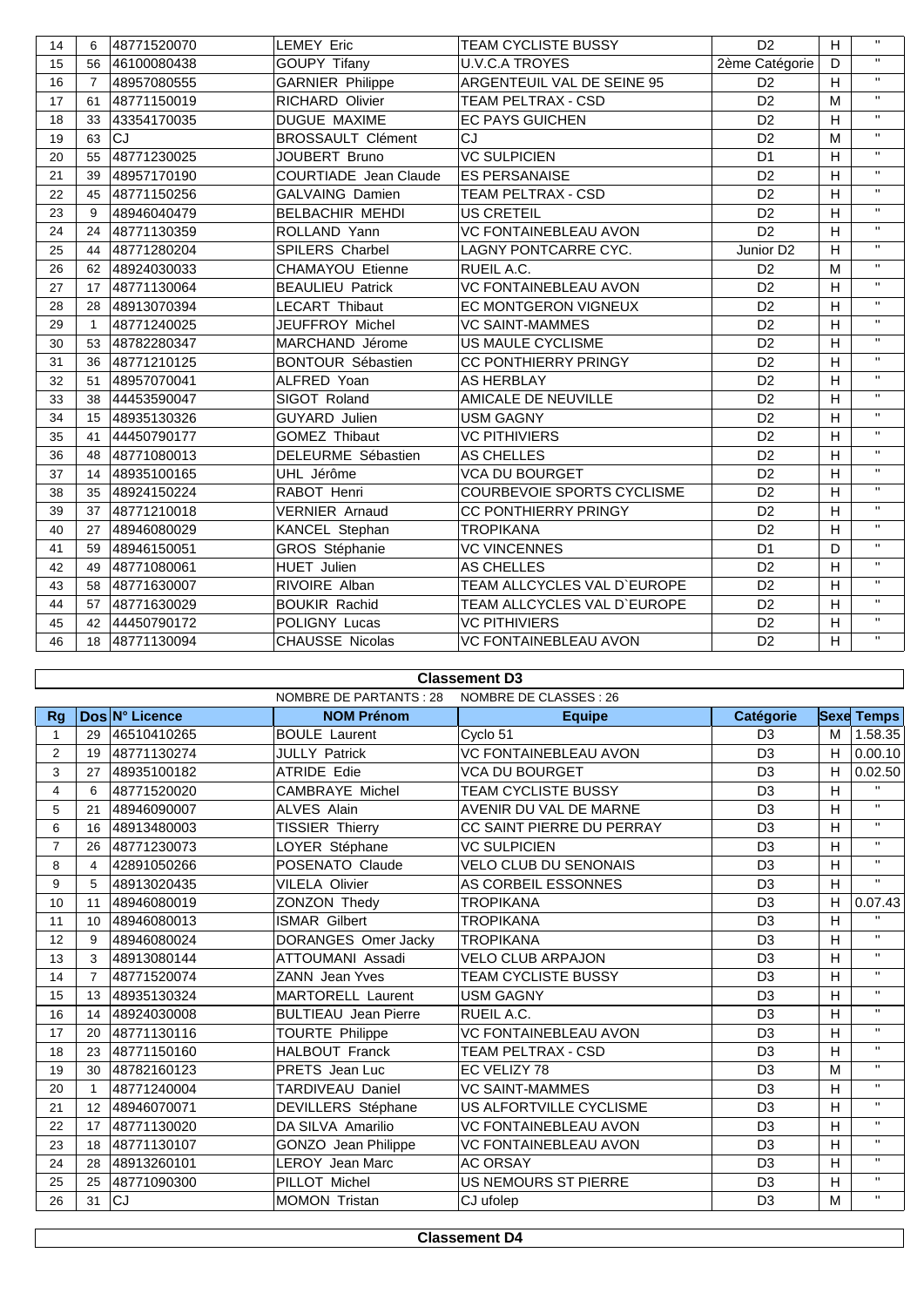|                |                |                | NOMBRE DE PARTANTS : 49                    | NOMBRE DE CLASSES : 47                |                    |   |                   |
|----------------|----------------|----------------|--------------------------------------------|---------------------------------------|--------------------|---|-------------------|
| <b>Rg</b>      |                | Dos N° Licence | <b>NOM Prénom</b>                          | <b>Equipe</b>                         | Catégorie          |   | <b>Sexe Temps</b> |
| 1              | 43             | 48771090337    | <b>MERVIN</b> Jean Yves                    | US NEMOURS ST PIERRE                  | Motard             | H | 1.47.30           |
| 2              | 29             | 48771040250    | <b>LIBRE David</b>                         | PEDALE COMBS LA VILLAISE              | D <sub>4</sub>     | H | $\mathbf{H}$      |
| 3              | 14             | 48935130059    | LEBOUCQ Bernard                            | <b>USM GAGNY</b>                      | Arbitre Régional   | H | $\mathbf{H}$      |
| $\overline{4}$ | 5              | 48913390033    | <b>ORSATTONI Philippe</b>                  | EC MORSANG SUR ORGE                   | D <sub>4</sub>     | Н | $\mathbf{H}$      |
| 5              | 31             | 48924150009    | MUSELET Christian                          | COURBEVOIE SPORTS CYCLISME            | D <sub>4</sub>     | H | $\mathbf{H}$      |
| 6              | 46             | 48957400022    | CASTEL JACQUES                             | TEAM BIKE CYCLISTE SAINT PRIX         | D <sub>4</sub>     | H | $\mathbf{H}$      |
| 7              | 52             | 48918000022    | <b>WESELAQUI Daniel</b>                    |                                       | D <sub>4</sub>     | M | $\mathbf{H}$      |
| 8              | 8              | 48935230006    | DEWILDE Philippe                           | <b>EC NOISEENNE</b>                   | D <sub>4</sub>     | H | $\mathbf{H}$      |
| 9              | 35             | 48771230143    | <b>BELAIR Olivier</b>                      | <b>VC SULPICIEN</b><br>D <sub>4</sub> |                    | H | $\mathbf{H}$      |
| 10             | 18             | 48935040148    | <b>LEGENTIL Serge</b>                      | EC NEUILLY PLAISANCE                  | D <sub>4</sub>     | H | $\mathbf{H}$      |
| 11             | 42             | 48771150210    | <b>REINE Thierry</b>                       | TEAM PELTRAX - CSD                    | D <sub>4</sub>     | H | $\mathbf{H}$      |
| 12             | 27             | 48924090259    | <b>DURIEUX Yves</b>                        | <b>ANTONY BERNY CYCLISTE</b>          | D <sub>4</sub>     | H | $\mathbf{H}$      |
| 13             | 16             | 48771130374    | LE COLLONNIER Eric                         | VC FONTAINEBLEAU AVON                 | D <sub>4</sub>     | H | $\mathbf{H}$      |
| 14             | 23             | 48771080057    | <b>HUET Laurent</b>                        | AS CHELLES                            | D <sub>4</sub>     | H | $\mathbf{H}$      |
| 15             | 21             | 48913400050    | PECHEUX Richard                            | CMOM TEAM CYCLISTE MORANGIS           | D <sub>4</sub>     | Н | $\mathbf{H}$      |
| 16             | 48             | 48935100249    | CREUSILLET Stéphane                        | <b>VCA DU BOURGET</b>                 | D <sub>4</sub>     | H | $\mathbf{H}$      |
| 17             | 11             | 48913220036    | <b>BARTAU Didier</b>                       | <b>US RIS ORANGIS</b>                 | D <sub>4</sub>     | H | $\mathbf{H}$      |
| 18             | 19             | 48935040141    | RICHARD Jean Luc                           | EC NEUILLY PLAISANCE                  | D <sub>4</sub>     | Н | $\mathbf{H}$      |
| 19             | 25             | 48913070307    | NICOLLE François                           | EC MONTGERON VIGNEUX                  | D <sub>4</sub>     | H | $\mathbf{H}$      |
| 20             | 28             | 48771190153    | <b>MENNESSON Michel</b>                    | <b>CC COULOMMIERS</b>                 | D <sub>4</sub>     | H | $\mathbf{H}$      |
| 21             | 34             | 48750080007    | <b>THOMAS Bernard</b>                      | VELO CLUB DES VETERANS PARISIEN       | D <sub>4</sub>     | H | $\mathbf{H}$      |
| 22             | 9              | 48782280276    | <b>BIARNE Marc</b>                         | US MAULE CYCLISME                     | D <sub>4</sub>     | H | $\mathbf{H}$      |
| 23             | 39             | 48913460051    | VASSANT Robert                             | AIRPORT A.O.C. WISSOUS                | D <sub>4</sub>     | Н | $\mathbf{H}$      |
| 24             | 47             | 48935100100    | <b>BROCQUE Michel</b>                      | <b>VCA DU BOURGET</b>                 | D <sub>4</sub>     | H | $\mathbf{H}$      |
| 25             | 20             | 44450830177    | <b>LEROUGE Patrick</b>                     | <b>GUIDON CHALETTOIS</b>              | D <sub>4</sub>     | H | $\mathbf{H}$      |
| 26             | 40             | 48771280258    | <b>BARBA Robert</b>                        | LAGNY PONTCARRE CYC.                  | D <sub>4</sub>     | Н | $\mathbf{H}$      |
| 27             | 32             | 48935140013    | POUGIN Dominique                           | <b>ACCTB SEVRAN</b>                   | D <sub>4</sub>     | H | $\mathbf{H}$      |
| 28             | 15             | 48935130307    | <b>TESSIER Philippe</b>                    | <b>USM GAGNY</b>                      | D <sub>4</sub>     | H | $\mathbf{H}$      |
| 29             | $\overline{2}$ | 48771240037    | <b>VITRY Patrice</b>                       | <b>VC SAINT-MAMMES</b>                | D <sub>4</sub>     | H | $\mathbf{H}$      |
| 30             | 41             | 48771280138    | LALIGUE Philippe                           | LAGNY PONTCARRE CYC.                  | D <sub>4</sub>     | H | $\mathbf{H}$      |
| 31             | 30             | 48924150038    | LE QUERE Marcel                            | COURBEVOIE SPORTS CYCLISME            | D <sub>4</sub>     | H | $\mathbf{H}$      |
| 32             | 38             | 48913460003    | RENAUD Dominique                           | AIRPORT A.O.C. WISSOUS                | D <sub>4</sub>     | H | $\mathbf{H}$      |
| 33             | 10             | 48782280162    | <b>HEROIN Cédric</b>                       | US MAULE CYCLISME                     | D <sub>4</sub>     | H | $\mathbf{H}$      |
| 34             | 44             | 48913010171    | WOLFERSBERGER Arnaud   VC SAVIGNY SUR ORGE |                                       | D <sub>4</sub>     | H | $\mathbf{H}$      |
| 35             | 12             | 48935050125    | <b>GIROUX ANDRE</b>                        | CM AUBERVILLIERS 93                   | D <sub>4</sub>     | H | $\mathbf{H}$      |
| 36             | 24             | 48913020390    | <b>BOTTONE Laury</b>                       | AS CORBEIL ESSONNES                   | D <sub>4</sub>     | D | $\mathbf{H}$      |
| 37             | 49             | ICJ.           | BLANCHARD Joël                             | CJ ufolep                             | D4                 | M | $\mathbf{H}$      |
| 38             | 26             | 48913070331    | REMY Sandra                                | EC MONTGERON VIGNEUX                  | D <sub>1</sub>     | D |                   |
| 39             | 22             | 48913400003    | RAMOS Eric                                 | CMOM TEAM CYCLISTE MORANGIS           | nisateur Critérium | H | $\mathbf{H}$      |
| 40             | $\overline{7}$ | 48924030036    | <b>GIROU Philippe</b>                      | RUEIL A.C.                            | D <sub>4</sub>     | Н |                   |
| 41             | 45             | 44450730056    | TOURTE Jean Luc                            | <b>US BONNY</b>                       | D <sub>4</sub>     | Н | $\mathbf{H}$      |
| 42             | 17             | 48935040059    | FORRAT Guy                                 | EC NEUILLY PLAISANCE                  | D <sub>4</sub>     | Н | $\mathbf{H}$      |
| 43             | 50             | CJ             | <b>OLIVIER Thierry</b>                     | CJ ufolep                             | D <sub>4</sub>     | M | $\mathbf{H}$      |
| 44             | 13             | 48771320010    | <b>HATON Christian</b>                     | UNION SPORTIVE TRILPORT GERMIGI       | D <sub>4</sub>     | H | $\mathbf{H}$      |
| 45             | 6              | 48924030061    | FORGET Patrick                             | RUEIL A.C.                            | D <sub>4</sub>     | Н | $\mathbf{H}$      |
| 46             | 36             | 48771230115    | DELORIS Noël                               | <b>VC SULPICIEN</b>                   | D <sub>4</sub>     | Н | $\mathbf{H}$      |
| 47             | 3              | 48771490048    | <b>GRANIER Luc</b>                         | <b>SC GRETZ TOURNAN</b>               | D <sub>4</sub>     | H | $\mathbf{H}$      |